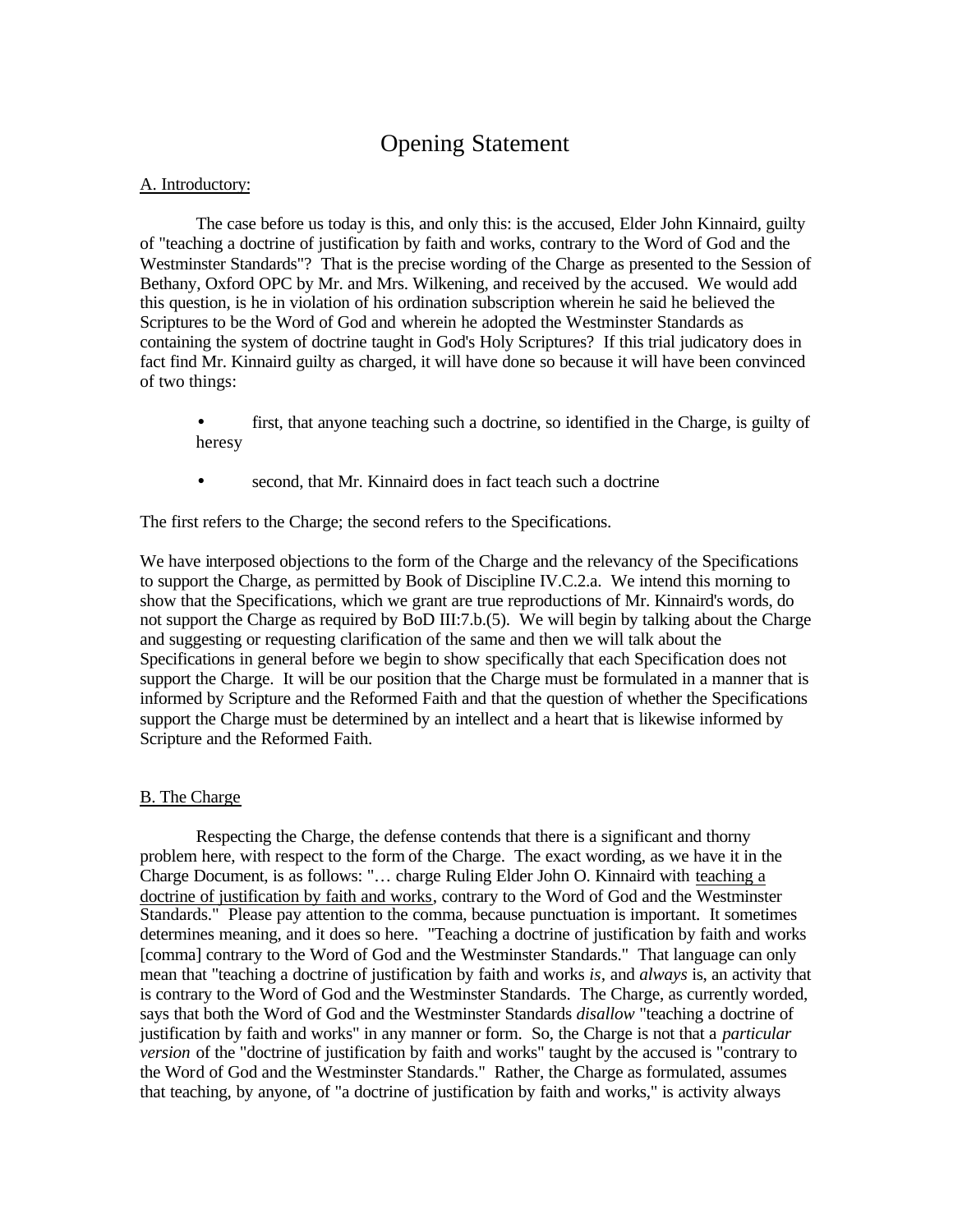"contrary to the Word of God and the Westminster Standards."

Now, there *is* a problem here, because the Apostle James says in his Epistle (2:24), "You see that a person is justified by works and not by faith alone" (ESV). Here he clearly implies, and thus teaches, that a person is justified by faith. Now, we believe that we who are present today are all in agreement that justification is "by faith" in the sense of "through faith" as set forth in Ephesians 2:8, "for by grace you have been saved through faith…" And we need also to recognize that the only "justification" that is "through faith" or "by grace through faith" is the justification bestowed on sinners by God by virtue of the imputation of the active and passive obedience of Christ. In other words, James is speaking of the same justification unto salvation as other New Testament writers, and the same justification of which Mr. and Mrs. Wilkening speak, in the Charge. Furthermore, in addition to teaching that justification is "by faith," James also teaches, and that not by implication only, but rather explicitly, that "a person is justified by works." It can not be put down: the Apostle James, in Holy Scripture, teaches a doctrine of justification "by faith" and "by works"! "A person is justified by works and not by faith alone" - those are his exact words, the words of Holy Scripture, unaltered and unqualified. What he *means* by that teaching (especially *how* justification is "by works") is, of course, of critical importance. And he certainly does not teach what was affirmed, for instance, by the Council of Trent, and what continues to be the heretical doctrine of justification espoused by Rome. So, how to square James' teaching with that of the Apostle Paul (in his Epistles to Rome and Galatia, for instance), is another matter -- one of hermeneutics -- into which subject it is not our intention to enter at this point. We may, nay, probably *will,* need to explore that interesting subject at a later point in this trial if, after we have made our case for the Specifications not supporting the Charge, the judicatory determines that the trial should go forward. The sole point we are making here and now is that the Charge, in its current form, would appear to accuse the Apostle James of teaching "contrary to the Word of God and the Westminster Standards"! That, of course, is not the intention of the persons bringing the Charge; but it *is* the result of the manner in which the Charge has been drawn.

That this is a problem is evident because, if the Charge is allowed to stand as presently worded, it becomes very difficult, if not impossible, for *either* side to argue, in a cogent manner, its case. *This* Charge presents both prosecution and defense with an impossible situation: it accuses Mr. Kinnaird with "teaching a doctrine of justification by faith and works," *which, as everyone knows, is* "contrary to the Word of God and the Westminster Standards." But not everyone accepts that assumption! Not *every* understanding of "a doctrine of justification by faith and works" is contrary to the Word of God and the Westminster Standards. As we have seen, the Bible itself uses such language! No doubt it could very well be the case that somebody, somewhere, teaches a particular *understanding* of the doctrine of justification by faith and works that is in fact contrary to the Word of God and the Westminster Standards. But is simply will not do to assume that "a doctrine of justification by faith and works" must always, and everywhere, be seen as "contrary to the Word of God and the Westminster Standards," for the simple reason that James teaches it. But, facing that very assertion, assumed by the Charge as currently formulated, what is the prosecution, for its part, to do? Argue that the accused is guilty for *agreeing* with the Apostle James? Surely not! And, what about the defense? Is it to argue that the accused is innocent for *not agreeing* with the Apostle James? Surely not!

What should we do in the face of this perplexing dilemma? The defense contends that we ought not to proceed with the trial of the accused on *this* Charge--it simply is to vague and undefined. And it certainly will not serve the interests of justice to try to argue either that the accused is guilty of the Charge or that he is not guilty of this Charge. It would seem that the court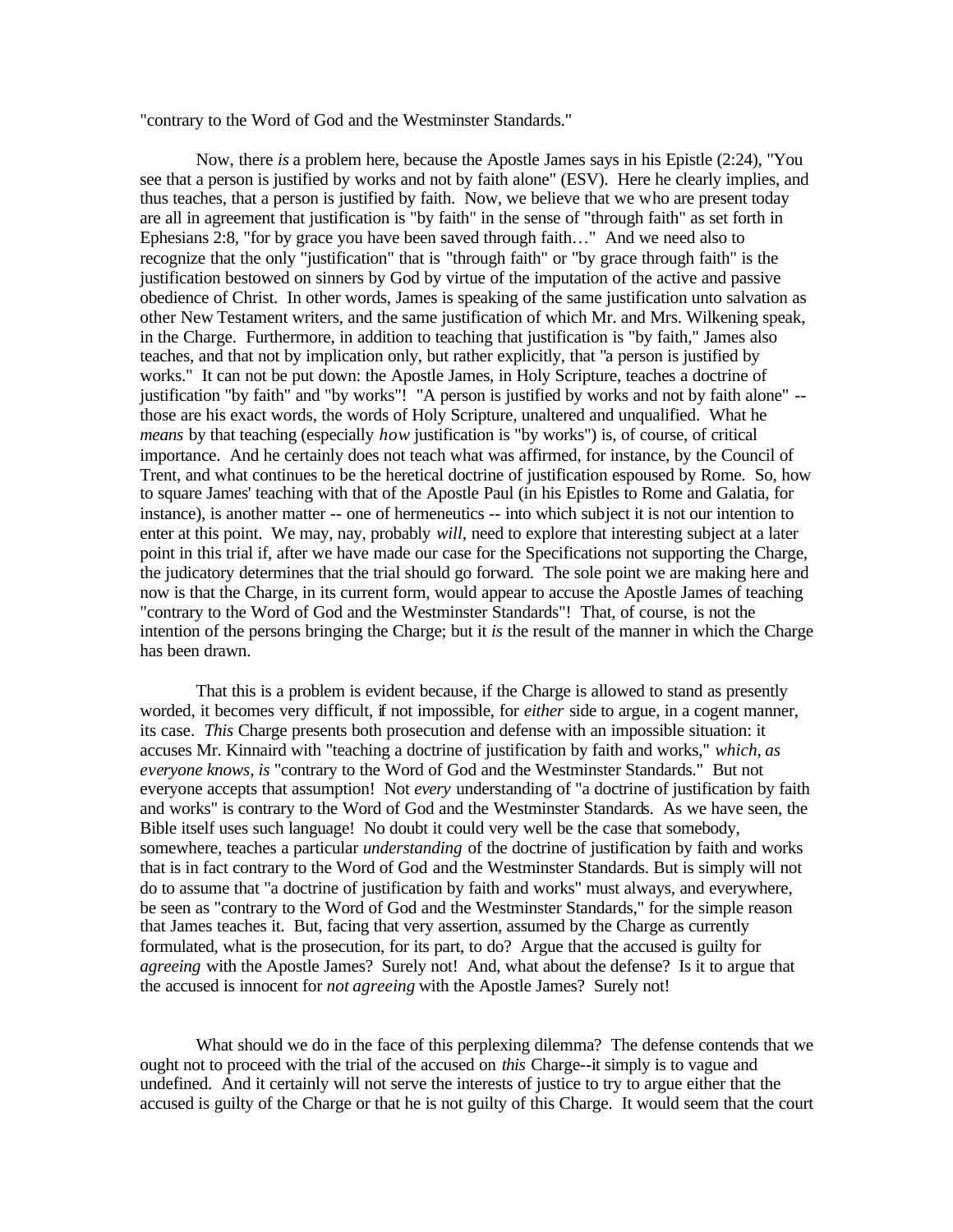might do well to permit such an amendment of the Charge as would not alter its essential nature (BoD IV.C.2.a), but that would remove this impediment to our orderly proceeding. Some wording like the following might accomplish this commendable goal:

"…charge Ruling Elder John O. Kinnaird with teaching, contrary to the Word of God and the Westminster Standards, a doctrine of justification by faith and works that either makes works, as well as faith, an instrument of justification, or makes works a ground of justification."

Alternately we might amend the charge to read thusly:

"…charge Ruling Elder John O. Kinnaird with teaching, contrary to the Word of God and the Westminster Standards, a doctrine of entering, from a state of being under condemnation into an eternal state of being justified, by faith and works."

With such a Charge, we could proceed with some hope of ascertaining guilt or innocence of the accused, as we investigate the Specifications to determine if in fact they support a charge that he does *so* teach. But without some such amendment, we are going to be in a hopeless morass.

It is interesting to note, furthermore, that the current wording of the Charge--"by faith and works," if it remains unqualified, and if it is intended (as we assume) to mean, "on the ground" or "on the basis," of faith and works--could *itself* be based on a heretical understanding, for the simple reason that in fact neither faith *nor* works is the ground, or the basis, of justification! So, for this reason as well, the Charge needs amendment.

We will ask the court, following the conclusion of our opening remarks, to request Mr. and Mrs. Wilkening to put the Charge in proper form; or, it they fail to do so, to do it itself.

#### C. The Specifications

Now, as to the Specifications, the defense will show, assuming that the Charge is clarified, that the Specifications do not support even that clarified Charge. Whether the Specifications support the Charge in its current form is *moot.* There simply *are* no Specifications that could adequately support the Charge of teaching "a doctrine of justification by faith and works, *being as it is*, contrary to the Word of God and the Westminster Standards," because such a Charge would itself contain an assertion that is contrary to fact. But, if we are presented with a Charge that actually *identifies* the alleged heretical teaching--clearly and unambiguously--then presumably we can proceed to judgment as to whether the Specifications support the Charge that Mr. Kinnaird does in fact teach such identified heresy.

When we get to that point, the defense will show that Mr. Kinnaird, in the Specifications presented, teaches nothing to support such a Charge of heresy. John Kinnaird does not teach that believers move from a state of condemnation to a state of justification through a combination of faith and works, *with works being either instrument or ground.* Further, we will show, if the trial judicatory decides that the trial should proceed after considering our objection to the relevancy of the Specifications a supporting the Charge,

- he teaches, with the Bible and the Westminster Standards, that faith is the sole instrument of justification
- he teaches, with the Bible and the Westminster Standards, that good works of believers form no part whatsoever of the ground of their justification.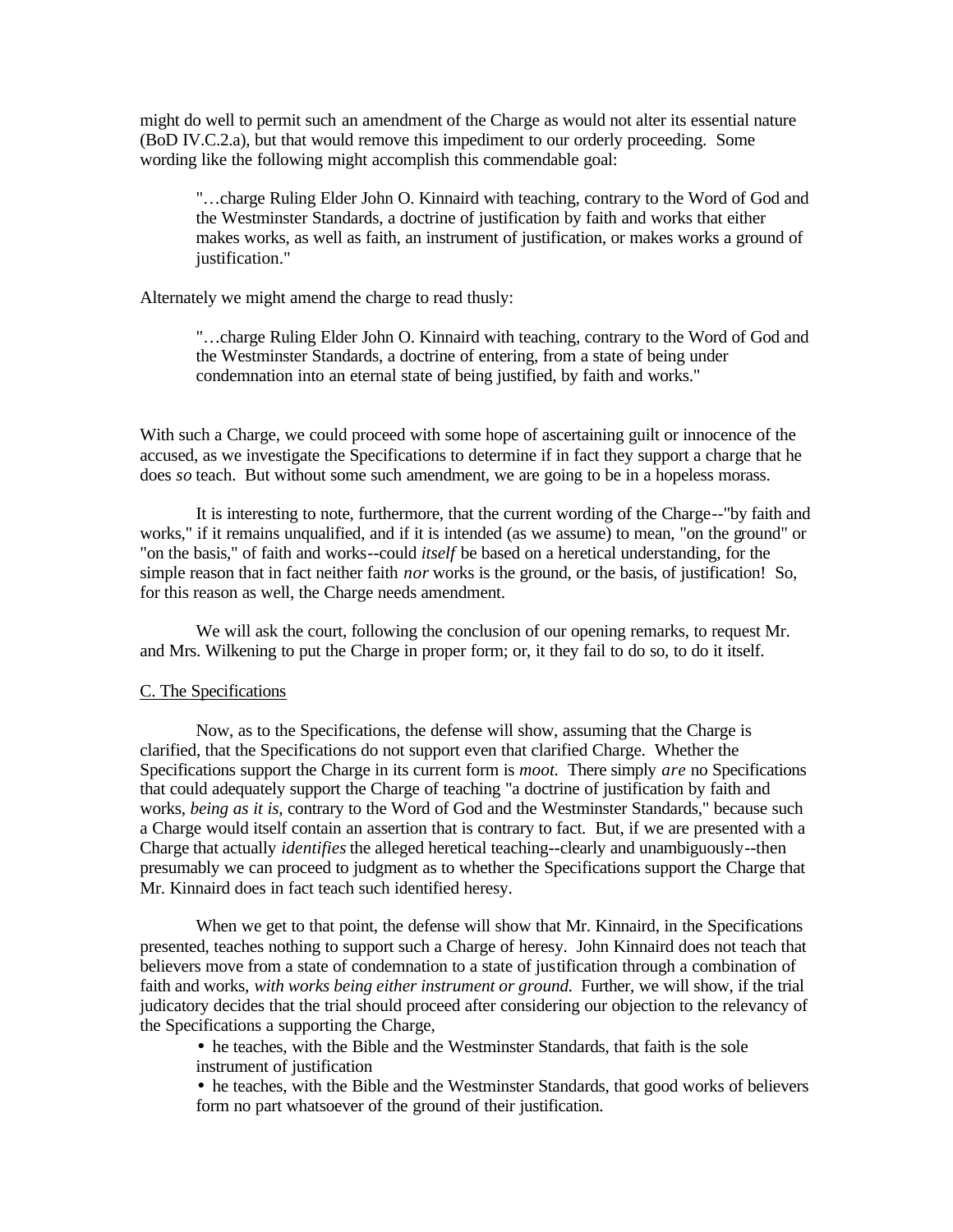• he teaches, with the Bible and the Westminster Standards, that justification is grounded solely upon the atoning sacrifice and imputed righteous active and passive obedience of Christ

• he teaches, with the Bible and the Westminster Standards, that good works are the fruit of faith and stem wholly from the sanctifying work of the Spirit

• he teaches, with the Bible and the Westminster Standards, that faith, while the alone instrument of justification, is "not alone in the person justified, but is ever accompanied with all other saving graces, and is no dead faith, but worketh by love" (WCF XI)

• he teaches, with the Bible and the Westminster Standards, that good works are the necessary and inevitable fruit of saving faith

• he teaches, with the Bible and the Westminster Standards, that we cannot by our good works merit pardon of sin or eternal life

• he teaches, with the Bible and the Westminster Standards, that our good works are defiled and mixed with so much weakness and imperfection; yet they are accepted in Jesus Christ, with whom we are in union

The defense will show, furthermore, that Mr. Kinnaird teaches, with the Bible and the Westminster Standards (in particular, the Confession of Faith, XXXIII, "Of the Last Judgment and the Large Catechism, Q&A 90) that "likewise all persons that have lived upon earth shall appear before the tribunal of Christ, to give an account of their thoughts, words, and deeds; and to receive according to what they have done in the body, whether good or evil" and "At the day of judgment, the righteous, being caught up to Chris in the clouds, shall be set on his right hand, and there openly acknowledged and acquitted," And, if necessary, the defense will demonstrate by the testimony of competent theologians that a careful exegesis of numerous passages in both Old and New Testaments reveals that the acquittal of the elect on that Great Day will be in accordance with their works. The Bible and the Westminster Standards simply say as much. Not because the works of the believer merit everlasting life, but because they evidence the believer's union with Christ, whose active and passive obedience alone grounds the believer's salvation.

Now, it is to be observed that some language in the documents adduced in support of the Specifications (admittedly authored by Mr. Kinnaird, and submitted accurately by the prosecution to the court) relate to the teaching of the accused on the Bible's doctrine of the Last Great Judgment Day. When referring to that doctrine, the Bible, the Westminster Standards, and the accused sometimes use the term "justified" synonymously with "acquitted" or "declared righteous." The defense will show that in such contexts, Scripture, the Westminster Standards, and Mr. Kinnaird are not talking about the initial justification of the sinner upon his conversion, but rather about the acquittal of the sinner upon his standing before the Judgment Seat of Christ.

Judgment, and justice, in this case may very well turn on the exegesis of those biblical passages, and on the manner in which the accused has handled them, as evidenced by the documents adduced. The defense does not contend that Mr. Kinnaird does not teach what the Specifications select, identify and highlight from his writings. He does so teach. The defense will stipulate that Mr. Kinnaird did write those words, and that they accurately reflect his teaching. But what we will not acknowledge is that, in saying what he has said and in teaching what he has taught, the accused demonstrates that his teaching is in fact contrary to the Word of God and the Westminster Standards. The defense will show, rather, that nothing in the Specifications reveal John Kinnaird teaching that in the forensic justification of sinners upon their conversion, their good works (past, present or future) are either instrumental or foundational. Such teaching *would*  be contrary to the Word of God and the Westminster Standards, and indeed heretical.